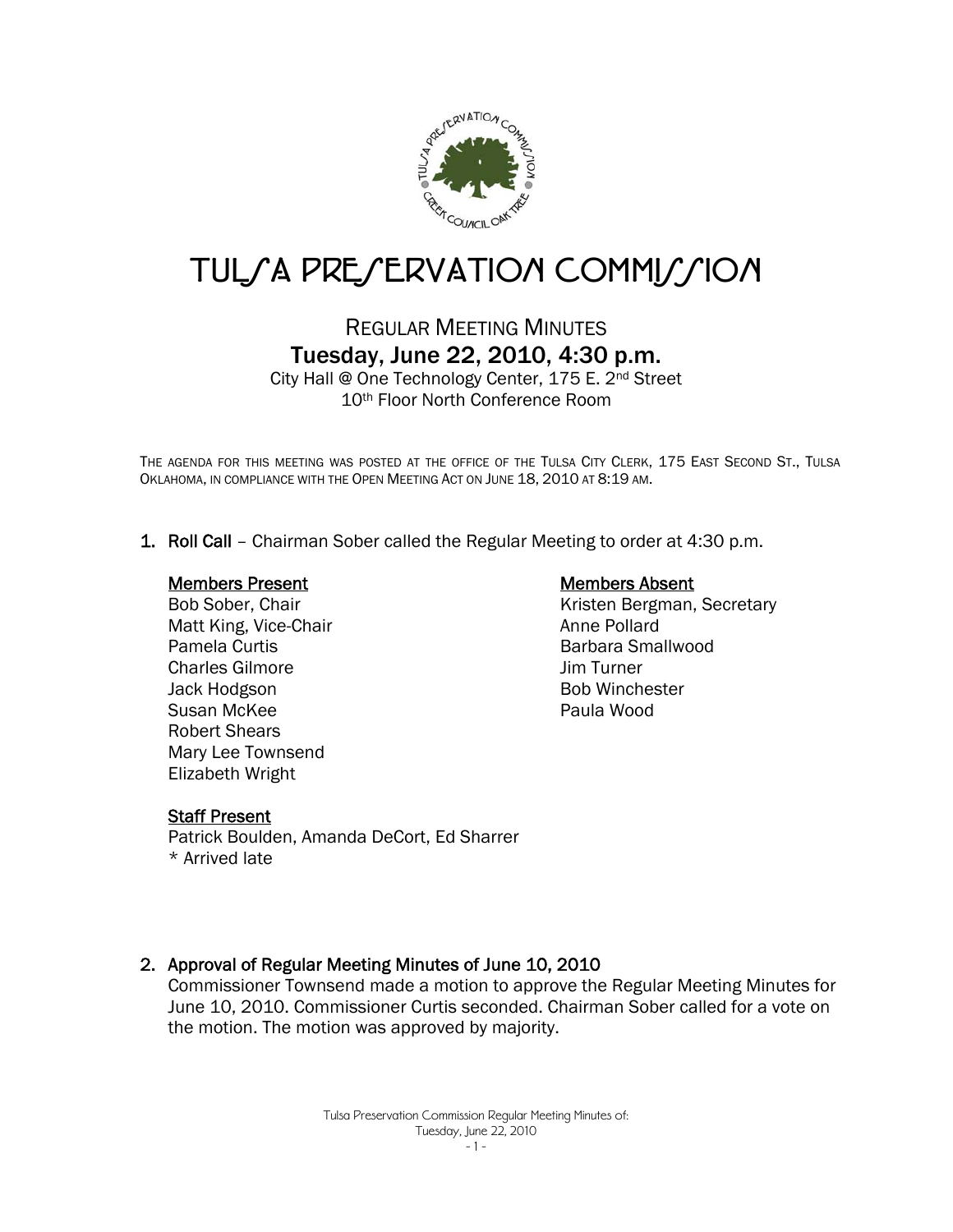#### In Favor 1. Curtis

Opposed None

Abstaining 1. Wright

Not Present None

- 2. Gilmore 3. Hodgson
- 4. King
- 5. McKee
- 6. Shears
- 7. Sober
- 8. Townsend

# 3. Committee Reports

## A. Historic Preservation Committee

#### i. Announcement of Conflict of Interest No one responded to having a conflict of interest with any of the proposals on the agenda.

## ii. Applications for Certificate of Appropriateness

1. 1231 E. 18<sup>th</sup> Street (North Maple Ridge) Applicant: Dub Stover Request: Install 5-pane sidelights at front entry. *Application Date: June 22, 2010* 

Mr. Sharrer presented Mr. Stover's Certificate of Appropriateness application to the Commission and read the applicable guidelines for this district. Mr. Stover was not present. After discussion, Commissioner King made a motion to deem the application complete and approve the application as presented. Commissioner Gilmore seconded the motion. Chairman Sober asked for a vote on the motion.

#### Vote: 1231 E. 18th Street | Dub Stover

In Favor 1. Gilmore 2. Hodgson 3. King 4. Sober

5. Townsend

Opposed 1. Curtis 2. McKee 3. Shears 4. Wright

**Abstaining** None

Not Present None

The motion was Approved by Majority by members present and voting.

North Maple Ridge Guidelines cited: 1.0.1, 1.2.1, 1.2.3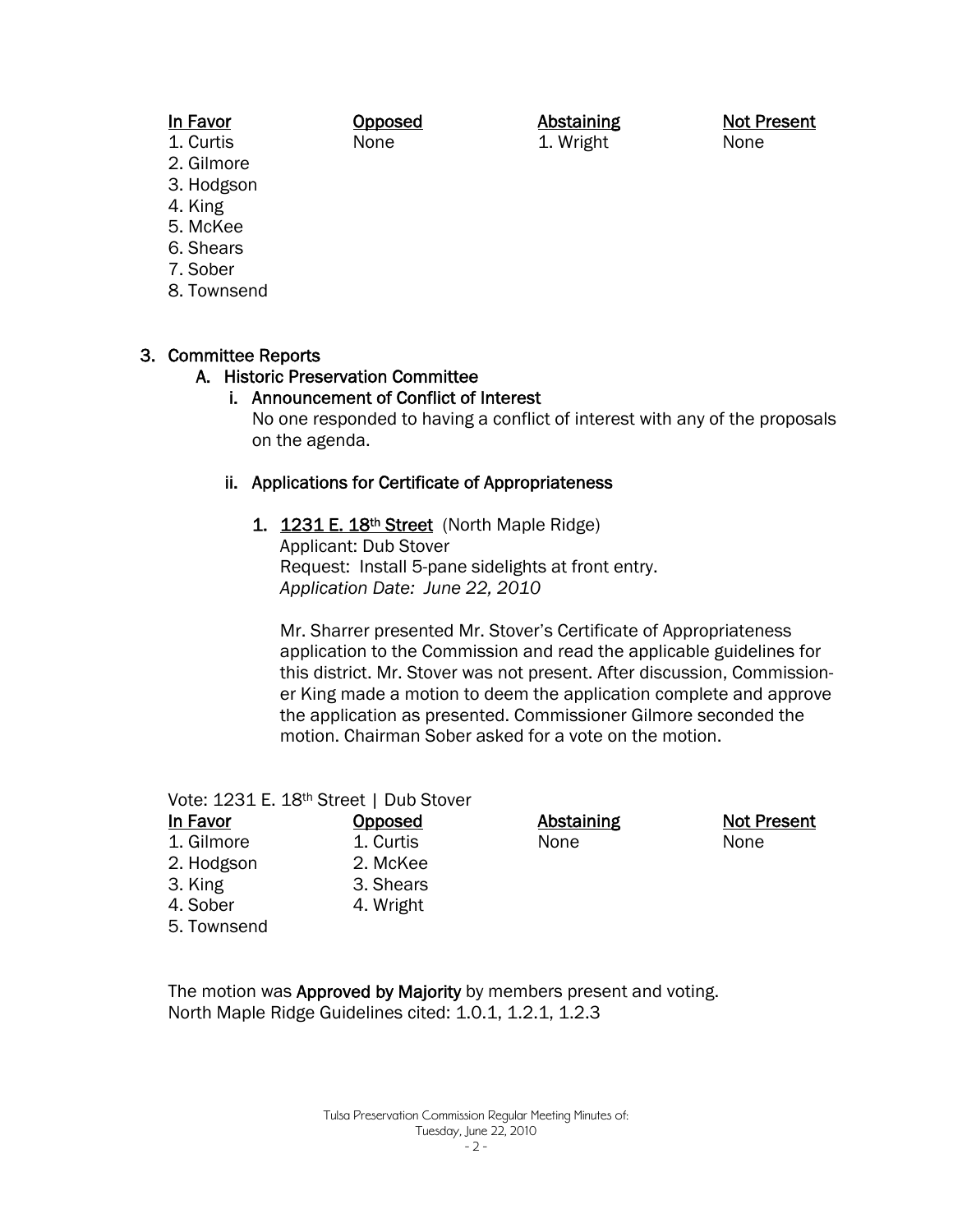#### 4. Staff Report

The staff report was distributed via email prior to the meeting. Copies were also available at the meeting.

Commissioner Curtis requested clarification from staff on the recent action at the Oklahoma State Legislature pertaining to historic rehabilitation tax credits. Ms. DeCort reported that the two-year moratorium on the tax credits remains in place, but the Legislature passed a trailer bill that allows the credits to accrue during that time.

#### 5. Other Business

## A. National Register Nomination – Brady Historic District

Cathy Ambler, Preservation Consultant, and Allison Marshaus, Survey Coordinator for the State Historic Preservation Office, made a Powerpoint presentation on the proposed Brady Historic District. The National Register Nomination Report was circulated to the Commissioners for review prior to the meeting.

Commissioner Townsend made a motion to find the Brady Historic District eligible for the National Register of Historic Places and forward the nomination to the State Historic Preservation Office. Commissioner King seconded. Chairman Sober called for a vote on the motion. The motion was approved by majority.

#### In Favor

1. Curtis

- 2. Gilmore
- 3. Hodgson
- 4. King
- 5. McKee
- 6. Shears
- 7. Sober
- 8. Townsend

## B. National Register Nomination – Casa Loma Hotel

**Opposed** 1. Wright

Ms. Ambler and Ms. Marshaus made a Powerpoint presentation on the Casa Loma Hotel, 2626-2648 East 11<sup>th</sup> Street. The National Register Nomination Report was circulated to the Commissioners for review prior to the meeting.

Commissioner Townsend made a motion to find the Casa Loma Hotel eligible for the National Register of Historic Places and forward the nomination to the State Historic Preservation Office. Commissioner McKee seconded. Chairman Sober called for a vote on the motion. The motion was approved unanimously.

**Abstaining** None

Not Present None